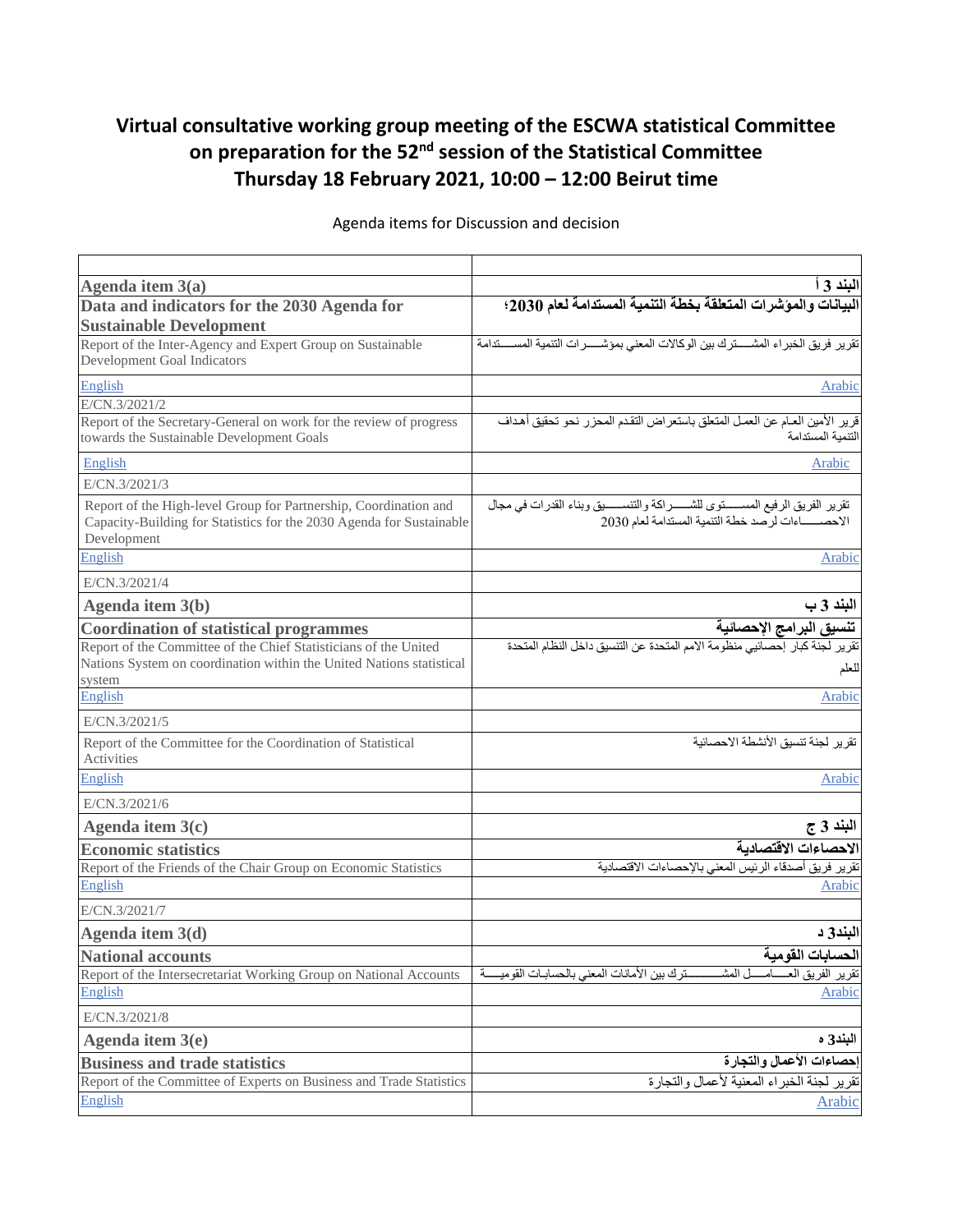| E/CN.3/2021/9                                                                                                                              |                                                                                                              |
|--------------------------------------------------------------------------------------------------------------------------------------------|--------------------------------------------------------------------------------------------------------------|
| Agenda item 3(f)                                                                                                                           | البند 3 و                                                                                                    |
| <b>Environmental-economic accounting</b>                                                                                                   | <mark>المحاسبـة البيئيـة ـ الاقتصاديـة</mark><br>تقرير لجنة الخبر اء المعنية بالمحاسبة البيئية ـ الاقتصاديـة |
| Report of the Committee of Experts on Environmental-Economic<br>Accounting                                                                 |                                                                                                              |
| English                                                                                                                                    | Arabic                                                                                                       |
| E/CN.3/2021/10                                                                                                                             |                                                                                                              |
| Agenda item $3(g)$                                                                                                                         | البند 3 ز                                                                                                    |
| <b>Migration statistics</b>                                                                                                                | إحصاءات الهجرة                                                                                               |
| Report of the Secretary-General on migration statistics                                                                                    | تقرير الألمين العام عن إحصاءات الهجرة                                                                        |
| English                                                                                                                                    | Arabic                                                                                                       |
| E/CN.3/2021/11                                                                                                                             |                                                                                                              |
| Agenda item 3(h)                                                                                                                           | البند 3 ح                                                                                                    |
| <b>Regional statistical development</b>                                                                                                    | التنمية الإحصائية الاقليمية                                                                                  |
| Report of the Economic and Social Commission for Western Asia<br>(ESCWA) on regional cooperation for development of official<br>statistics | تقرير اللجنة الاقتصادية والاجتماعية لغربي أسسيا عن التعاون الاقليمي من أجل تطوير<br>الإحصاءات الرسمية        |
| English                                                                                                                                    | Arabic                                                                                                       |
| E/CN.3/2021/12                                                                                                                             |                                                                                                              |
| Agenda item 3(i)                                                                                                                           | البند 3 ط                                                                                                    |
| Management and modernization of statistical<br>systems                                                                                     | إدارة النظم الإحصائية وتحديثها                                                                               |
| Report of the Secretary-General on management and modernization                                                                            | تقرير الامين العام عن إدارة النظم الإحصائية وتحديثها                                                         |
| of statistical systems                                                                                                                     |                                                                                                              |
| English                                                                                                                                    | Arabic                                                                                                       |
| E/CN.3/2021/13                                                                                                                             |                                                                                                              |
| Agenda item $3(j)$                                                                                                                         | البند 3 ي                                                                                                    |
| <b>Big</b> data                                                                                                                            | البيانات الضخمة                                                                                              |
| Report of the Global Working Group on Big Data for Official<br><b>Statistics</b>                                                           | تقرير الفريق العامل العالمي المعنى باستخدام البيانات الضسخمة لأغراض<br>الإحصاءات الرسمية                     |
| English                                                                                                                                    | Arabic                                                                                                       |
| E/CN.3/2021/14                                                                                                                             |                                                                                                              |
| Agenda item $3(k)$                                                                                                                         | البند 3 ك                                                                                                    |
| <b>International statistical classifications</b>                                                                                           | التصنيفات الإحصائية الدولية                                                                                  |
| Report of the Expert Group on International Statistical<br>Classifications                                                                 | تقرير فريق الخبراء المعنى بالتصنيفات الإحصائية الدولية                                                       |
| English                                                                                                                                    | Arabic                                                                                                       |
| E/CN.3/2021/15                                                                                                                             |                                                                                                              |
| Agenda item 3(1)                                                                                                                           | البند 3 ل                                                                                                    |
| <b>Household surveys</b>                                                                                                                   | استقصاءات الأسر المعيشية                                                                                     |
| Report of the Inter-Secretariat Working Group on Household                                                                                 | تقرير الفريق العامل المشسستر بان الأمانات المعنى باستقصاءات الأسر المعيشية                                   |
| Surveys                                                                                                                                    |                                                                                                              |
| English                                                                                                                                    | Arabic                                                                                                       |
| E/CN.3/2021/16                                                                                                                             |                                                                                                              |
| Agenda item $3(m)$                                                                                                                         | البند 3 م                                                                                                    |
| Data and metadata presentation and dissemination<br>Report of the Secretary-General on data and metadata presentation                      | عرض البيانات والبيانات الوصفية ونشرها<br>تقرير الأمين العام عن عرض البيانات والبيانات الوصفية ونشرها         |
| and dissemination                                                                                                                          |                                                                                                              |